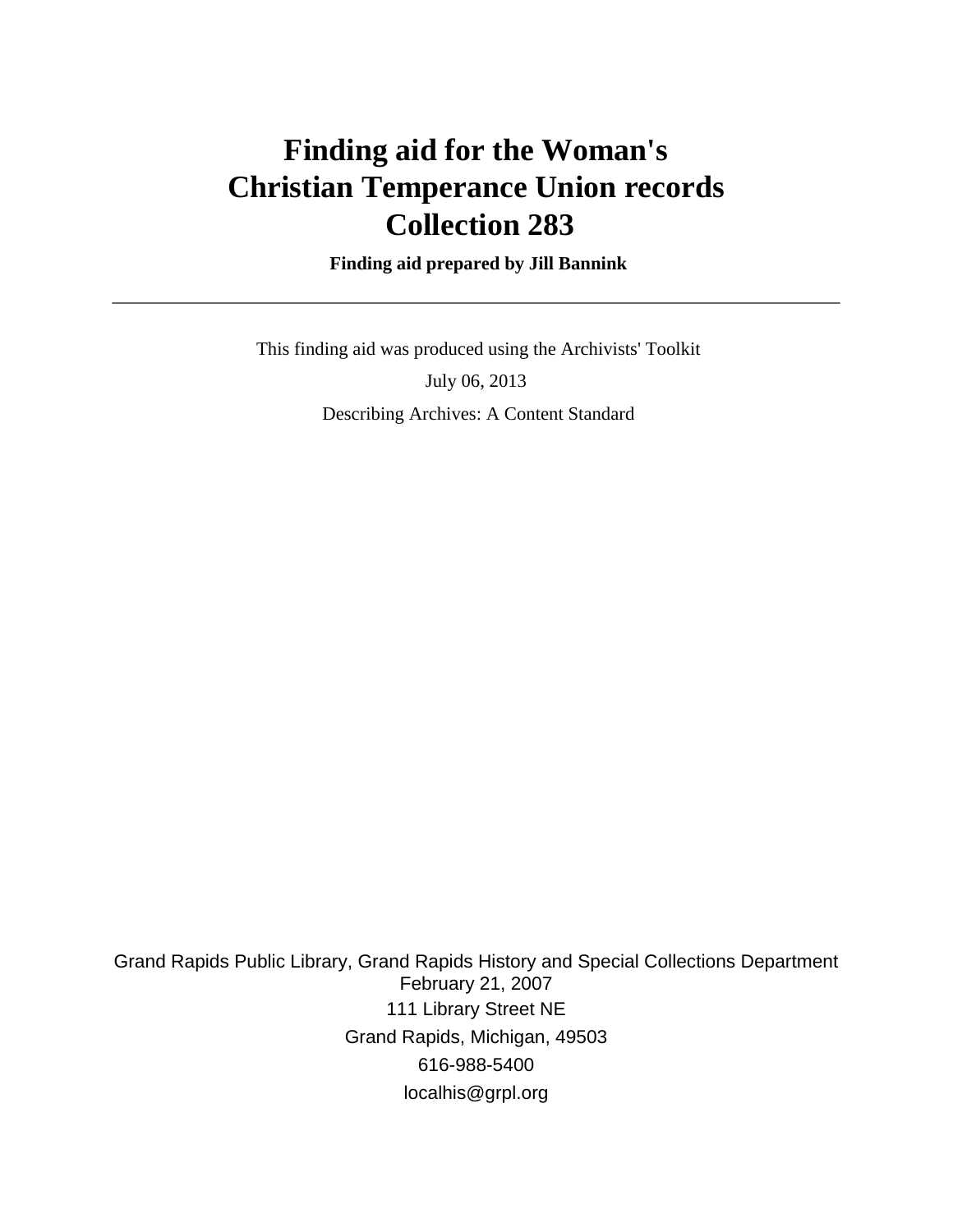# **Table of Contents**

| Series V. Woman's Christian Temperance Union. 5th Congressional District [5th District] 17 |
|--------------------------------------------------------------------------------------------|
|                                                                                            |
|                                                                                            |
|                                                                                            |
|                                                                                            |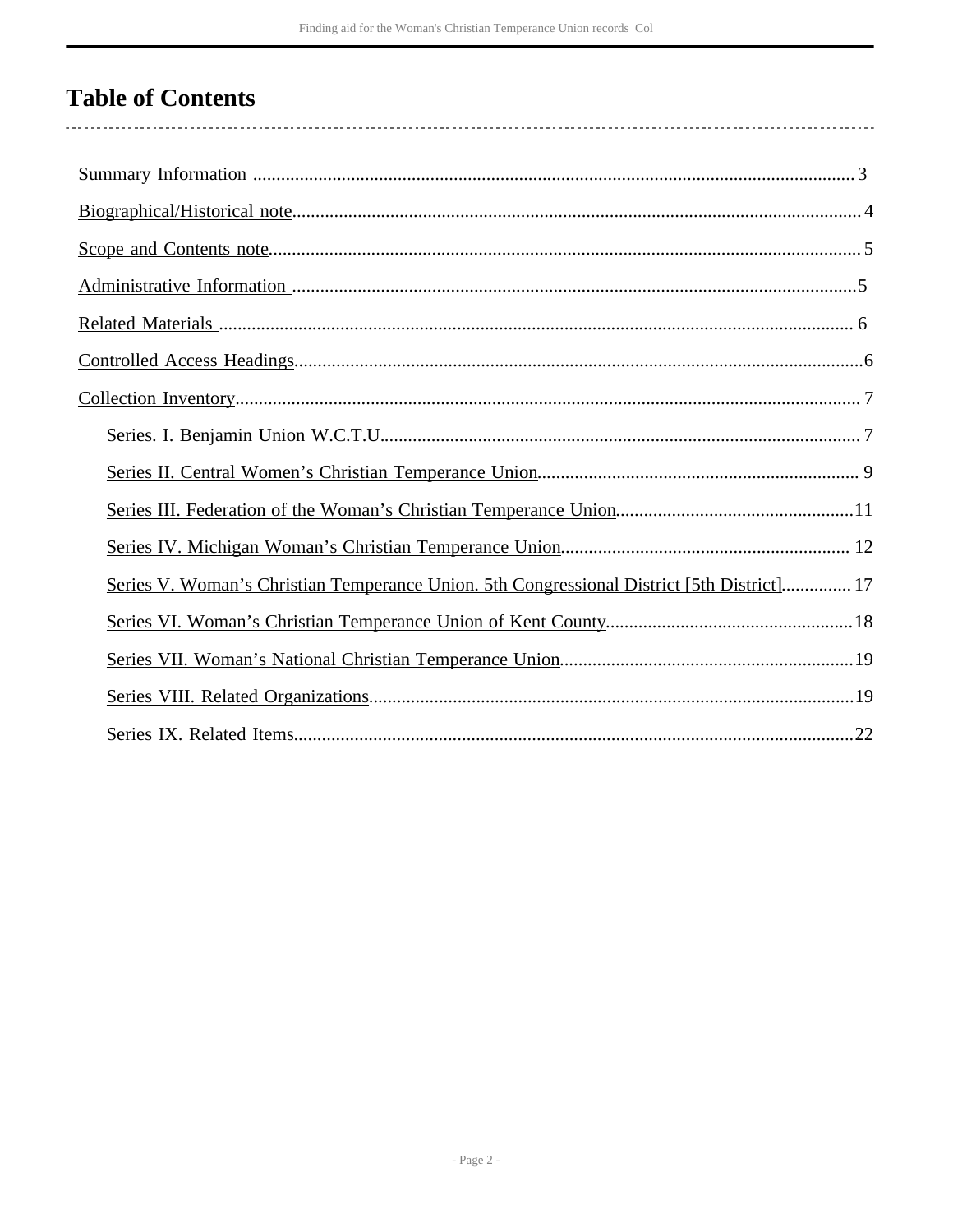# <span id="page-2-0"></span>**Summary Information**

| <b>Repository</b> | Grand Rapids Public Library, Grand Rapids History and Special<br><b>Collections Department</b>                                                                                                                                                                                                                                                                                                                                                                                                                                                                                                                                                                                                                                                                                       |
|-------------------|--------------------------------------------------------------------------------------------------------------------------------------------------------------------------------------------------------------------------------------------------------------------------------------------------------------------------------------------------------------------------------------------------------------------------------------------------------------------------------------------------------------------------------------------------------------------------------------------------------------------------------------------------------------------------------------------------------------------------------------------------------------------------------------|
| <b>Title</b>      | Woman's Christian Temperance Union records                                                                                                                                                                                                                                                                                                                                                                                                                                                                                                                                                                                                                                                                                                                                           |
| Date [inclusive]  | 1878-1962                                                                                                                                                                                                                                                                                                                                                                                                                                                                                                                                                                                                                                                                                                                                                                            |
| <b>Extent</b>     | 3.3 Linear feet Six boxes                                                                                                                                                                                                                                                                                                                                                                                                                                                                                                                                                                                                                                                                                                                                                            |
| Language          | English                                                                                                                                                                                                                                                                                                                                                                                                                                                                                                                                                                                                                                                                                                                                                                              |
| <b>Abstract</b>   | The Michigan Woman's Christian Temperance Union was part of a<br>national social reform organization. The primary focus of the MWCTU<br>was to discourage consumption of alcohol, although the group was<br>also active in the suffrage movement and with educational reform. This<br>devised collection includes material primarily associated with chapters in<br>the Grand Rapids, Michigan area, although state and national items are<br>also found. Included are minutes, convention reports, some treasurer's<br>documents, programs, limited correspondence, news clippings and<br>tracts. The collection also contains a few items from other anti-liquor<br>organizations, such as the Anti-Saloon League of America, Michigan Dry<br>Campaign Committee and Local Option. |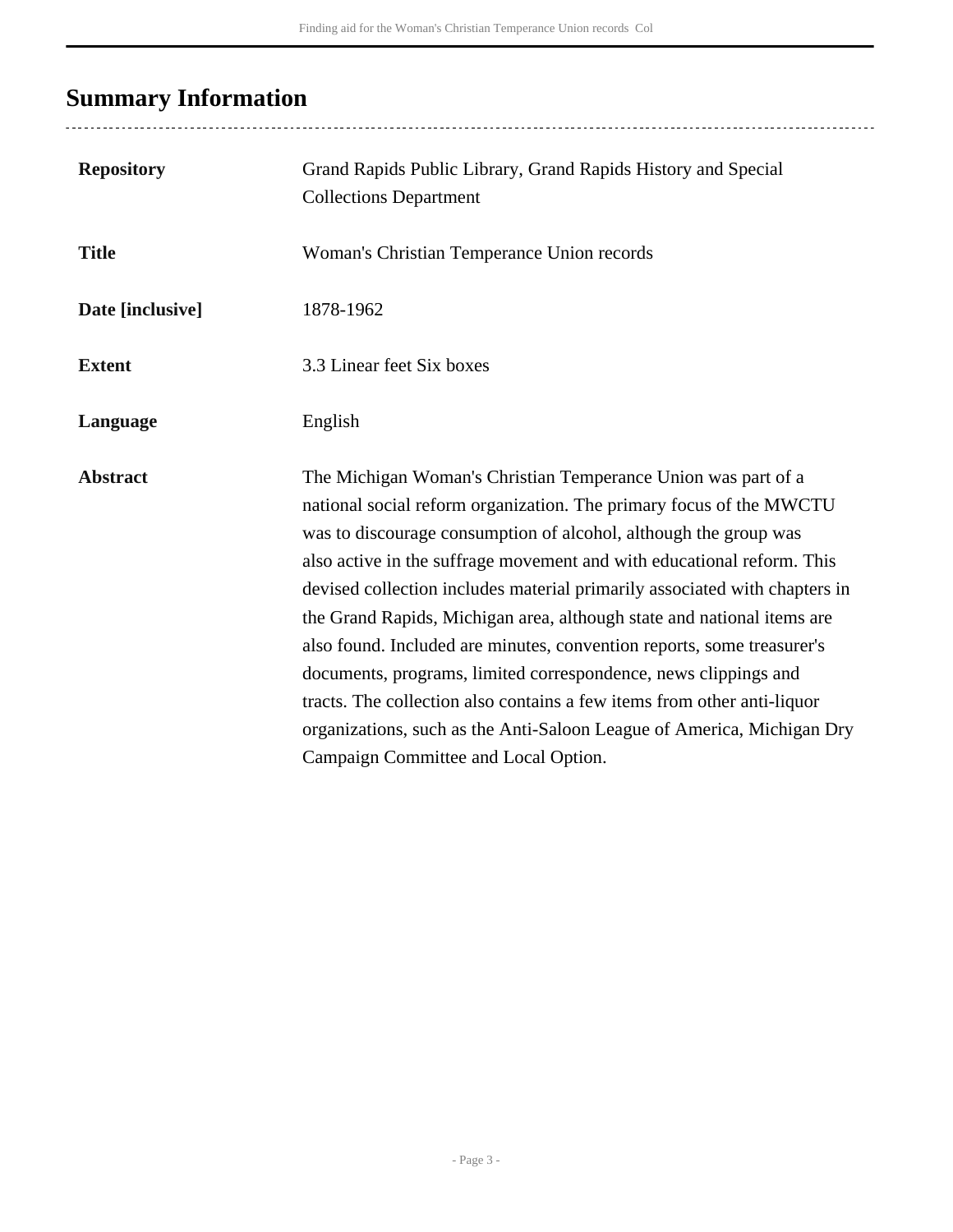## <span id="page-3-0"></span>**Biographical/Historical note**

In 1872 a Grand Rapids woman recruited her friends to work with her to help save her husband from alcohol. This group of friends started the Women's Prohibition Society. Members of the society would gather in front of city saloons and hotels and pray for the salvation of the owners and customers, hoping they would give up the sin of selling and consuming alcohol. One year later, there was a push to start similar grassroots organizations in other counties. Meanwhile, Abigail Hastings in Lansing received the inspiration while in prayer to start a crusade against alcohol. Thus, the idea of the Michigan Woman's Christian Temperance Union was born. Inspired by the temperance movement in Ohio, Michigan women gathered in Lansing for a convention in 1874. At a second convention that same year they officially took the name of the Michigan WCTU. The women felt this name stressed the importance of Christian ethics.

By 1881 there were seven unions in Kent County, with four located in Grand Rapids. These first unions were Central, East St., Sixth Ward, West Bridge St., Ada, Lowell and Rockford. By 1885, Grand Rapids alone had eight WCTU unions: General Union, Central Union, Fifth Ward, Sixth Ward, South Union, East Street, Eighth Ward and Bridge Street. Another area union, the Benjamin WCTU, was actively fighting saloons and giving testimony in trials of saloon owners by 1895. A Young Woman's Christian Temperance Union was established, where young women members from Grand Rapids would reach out to others their age who did not attend church. In the early 1900s, a Pink Ribbon Society was created and unmarried women signed a pledge that they would die old maids before marrying a man who used alcohol. The WCTU campaigned to outlaw liquor sales in Michigan. They did this through petitioning local governments, boycotting grocery stores that sold alcohol, praying with reformed men and teaching the public the dangers of alcohol, among other tactics.

Frances Willard, the National WCTU president from 1879 to 1898, expanded the organization to include the issues of woman's suffrage and protection for women and children. Grand Rapids WCTU members also took on issues apart from prohibition. They opened a "Women's Home and Hospital" to help female prostitutes find a new path in life and they selected the books and operated the library of the city-county jail. They believed that if women were given the right to vote, prohibition would finally happen. Many women knew first-hand the results of an alcoholic husband or father on the physical and mental state of family members, which is one reason they fought strongly for prohibition.

The WCTU was strongest during the fight leading up to the 1919 addition of the 18th amendment, which established prohibition in the United States. They took up the slogan "For God, Home, and Native land" which later changed to "For God, Home, and Every Land," and this slogan can be found on many programs throughout the collection. Throughout the state of Michigan, WCTU members continued the crusade, even causing some saloons in Detroit to quit business. In the late 1800s, the WCTU proposed legislation that would mandate public schools to teach the effects of drugs and alcohol on the body and in 1887 Michigan was one of the first states to make these classes a law.

Though they had the legislation, temperance movements had a hard time enforcing it and bootleg liquor sales thrived. Michigan waterways and connections to Canada made the illegal sale of alcohol in the state even easier.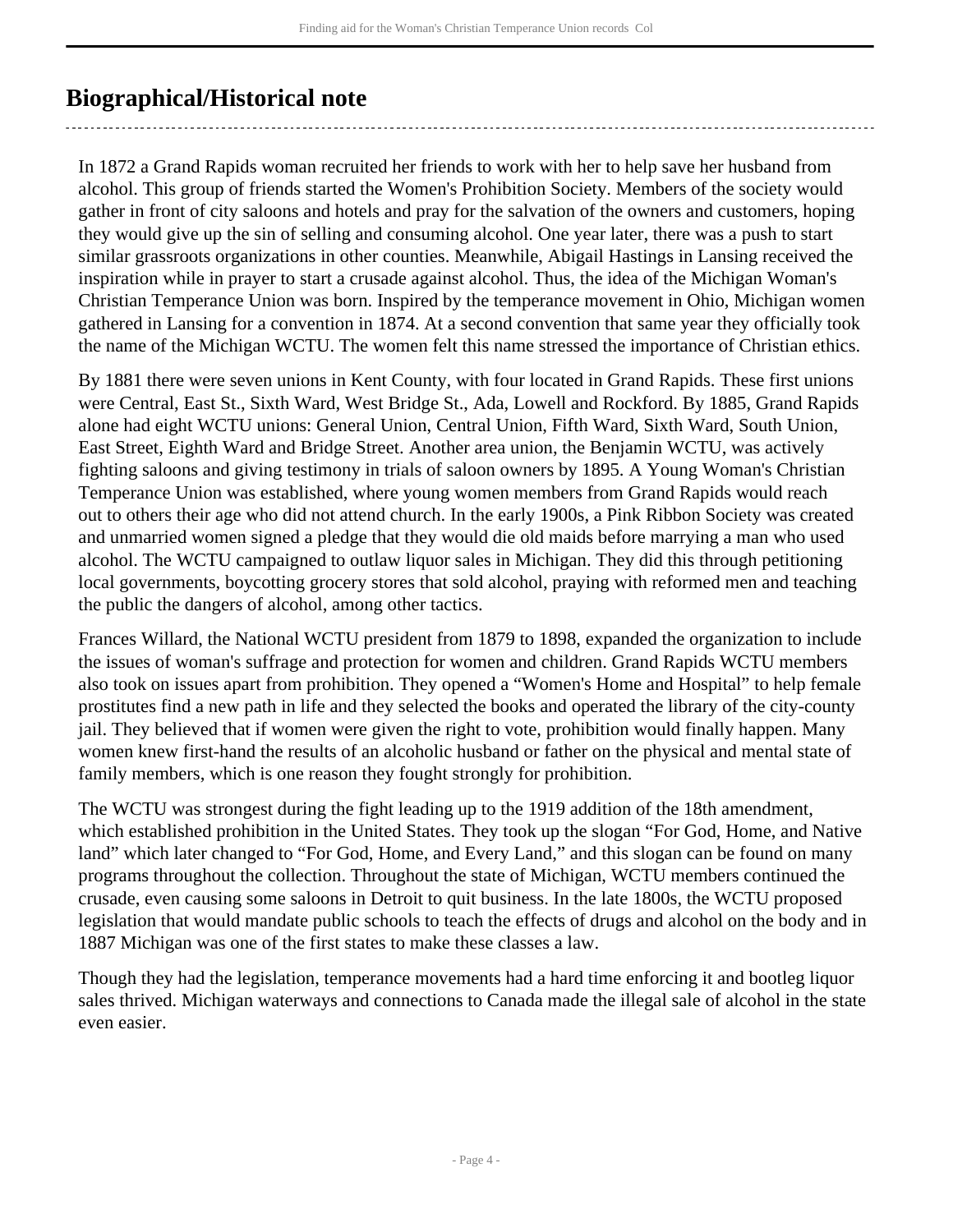After the amendment was repealed in 1933, the WCTU lost direction and people began to leave the organization. By 1992, the National WCTU had 50,000 members. Today, the National WCTU, under the presidency of Rita Kay Wert, focuses on the issues of abstinence from alcohol, educating youth about drugs and alcohol and making illegal same-sex marriage, stem-cell research, and abortion. Though the Michigan WCTU contributed funds to a 2004 Health Expo, there is no evidence of an active Michigan chapter of the WCTU and there is no link to a Michigan chapter from the National WCTU website.

## <span id="page-4-0"></span>**Scope and Contents note**

Most of this collection is convention programs and reports and the majority of these programs and reports are for the Michigan WCTU. Financial information was well reported and most of the reports and minutes include detailed lists of dues. Apart from a brief history covering 1874 to 1912, there is no historical information about the state or local chapters. Information about the later years of the WCTU is also limited. The collection has just a few items for the National WCTU and the Kent County WCTU. The collection also includes a variety of publications in the early 1900s from similar organizations, such as the Michigan Anti-Saloon League and the Michigan Dry Campaign Committee.

The bulk of this collection is formed from accession 1995.018. Items not marked with a different accession number should be presumed to come from that 2 cubic foot accession. Several additional items were transferred from the book collections. These are indicated by specific numbers for unknown accessions. Other miscellaneous accessions have been added where the content is appropriate to the subject matter of this collection.

## <span id="page-4-1"></span>**Administrative Information**

#### **Publication Information**

Grand Rapids Public Library, Grand Rapids History and Special Collections Department February 21, 2007

#### **Immediate Source of Acquisition note**

Accession numbers: C14:BB12.1-5; 1995.018; 00.[1105].1- ; 00.[1106].1; 00.[1107].; 00.[1182].1; 00. [1183].1; 00.[1184].1; 00.[1185].1 ; P2009.040.2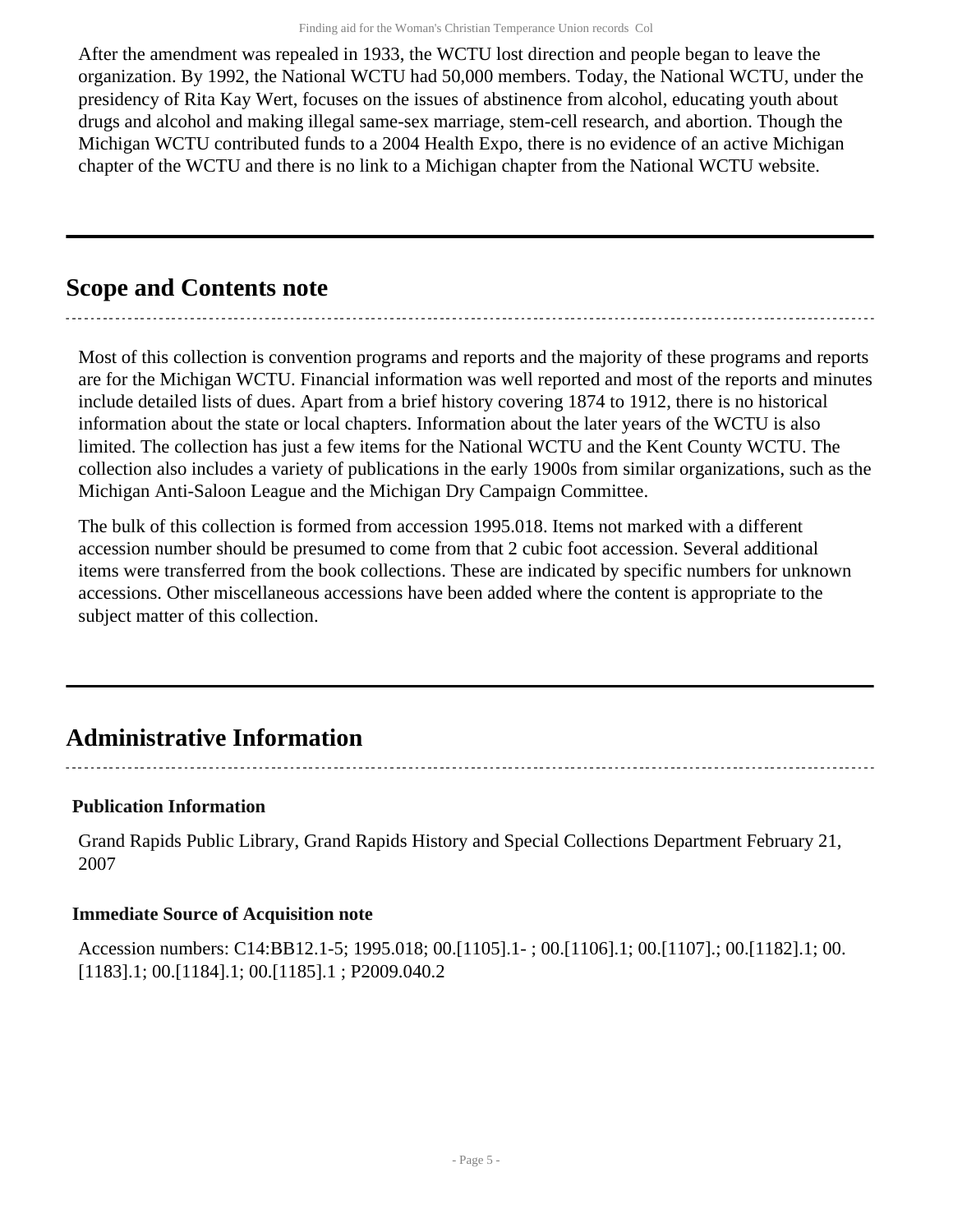## <span id="page-5-0"></span>**Related Materials**

#### **Related Archival Materials note**

See also the following sources: women's history clipping files, Bajema clipping files for police and fire (for articles on incidences of drunkenness).

## <span id="page-5-1"></span>**Controlled Access Headings**

**Corporate Name(s)**

- Michigan Woman's Christian Temperance Union.
- Woman's Christian Temperance Union.

#### **Geographic Name(s)**

• Grand Rapids (Mich.) -- History

#### **Subject(s)**

- Prohibition -- Michigan -- Grand Rapids
- Temperance -- Michigan -- Grand Rapids
- Women -- Michigan -- Societies and clubs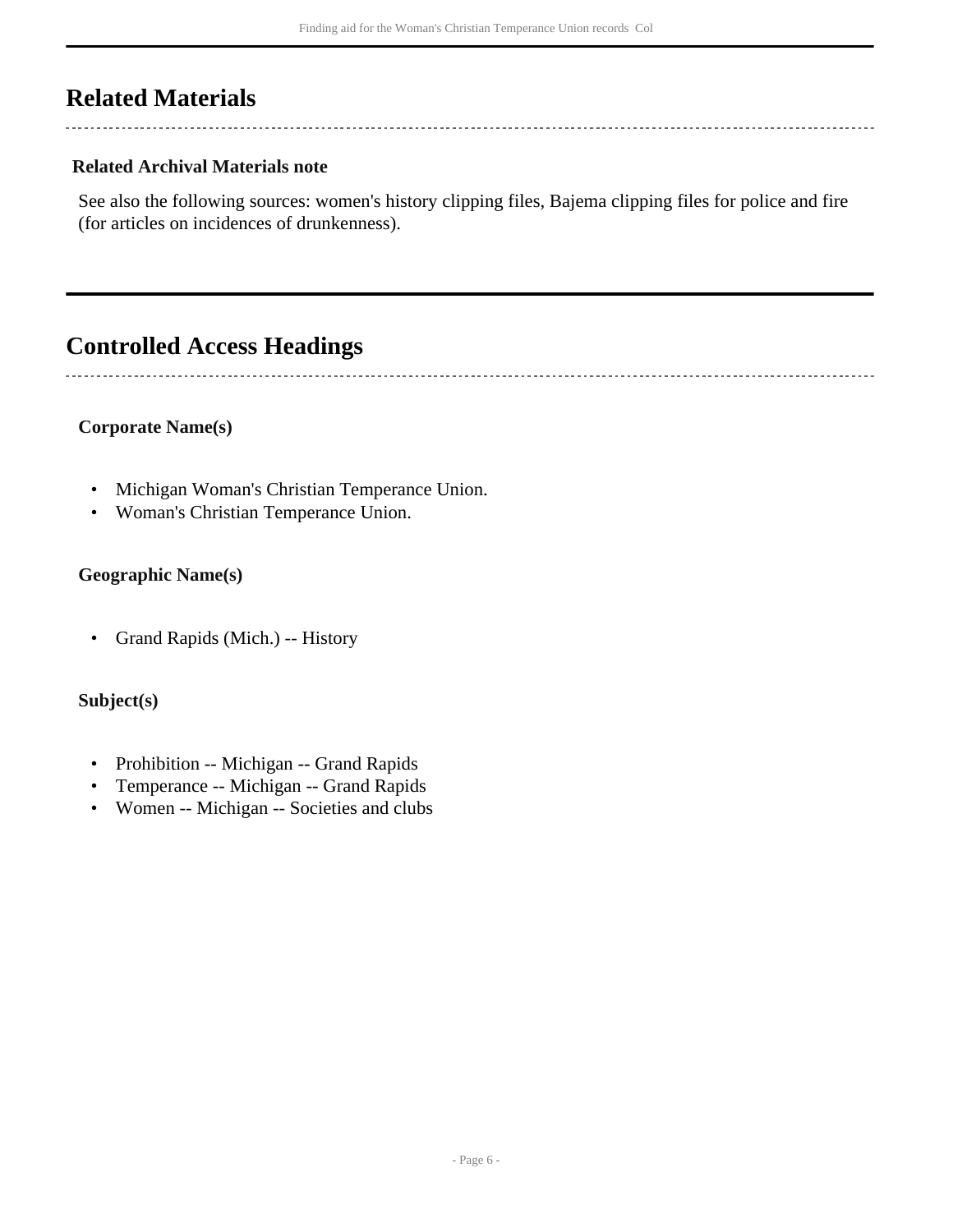## <span id="page-6-0"></span>**Collection Inventory**

#### <span id="page-6-1"></span>**Series. I. Benjamin Union W.C.T.U.**

#### **Scope and Contents note**

This series includes three handwritten minute books, covering dates ranging from 1921 to 1936. There are also financial records for the Benjamin Union WCTU, including a treasury book from 1936 to 1960, and checkbooks, bank statements, and receipts from the 1950s and 1960s. Miscellaneous items include newspaper clippings, publications and programs.

#### **Minutes**

|                                                                                                                                     | <b>Box</b>   | <b>Folder</b>  |
|-------------------------------------------------------------------------------------------------------------------------------------|--------------|----------------|
| Minutes. Mar. 23, 1921 to Mar. 31, $1926 +$ Obituaries and other scrapbook<br>material at front.                                    | $\mathbf{1}$ | 1              |
| Minutes. Apr. 28, 1926 to Jan. 7, 1931. $+$ Obits and other scrapbook<br>material at front. List of new members and deaths at back. | $\mathbf{1}$ | $\overline{2}$ |
| Minutes. Jan. 21, 1931 to July 1936. $+$ dues data.                                                                                 | 1            | 3              |
| <b>Treasurers Records</b>                                                                                                           |              |                |
|                                                                                                                                     | <b>Box</b>   | <b>Folder</b>  |
| Treas. Book. 1937. Oct. 14, 1936 to 1960, including lists of members and<br>dues.                                                   | $\mathbf{1}$ | $\overline{4}$ |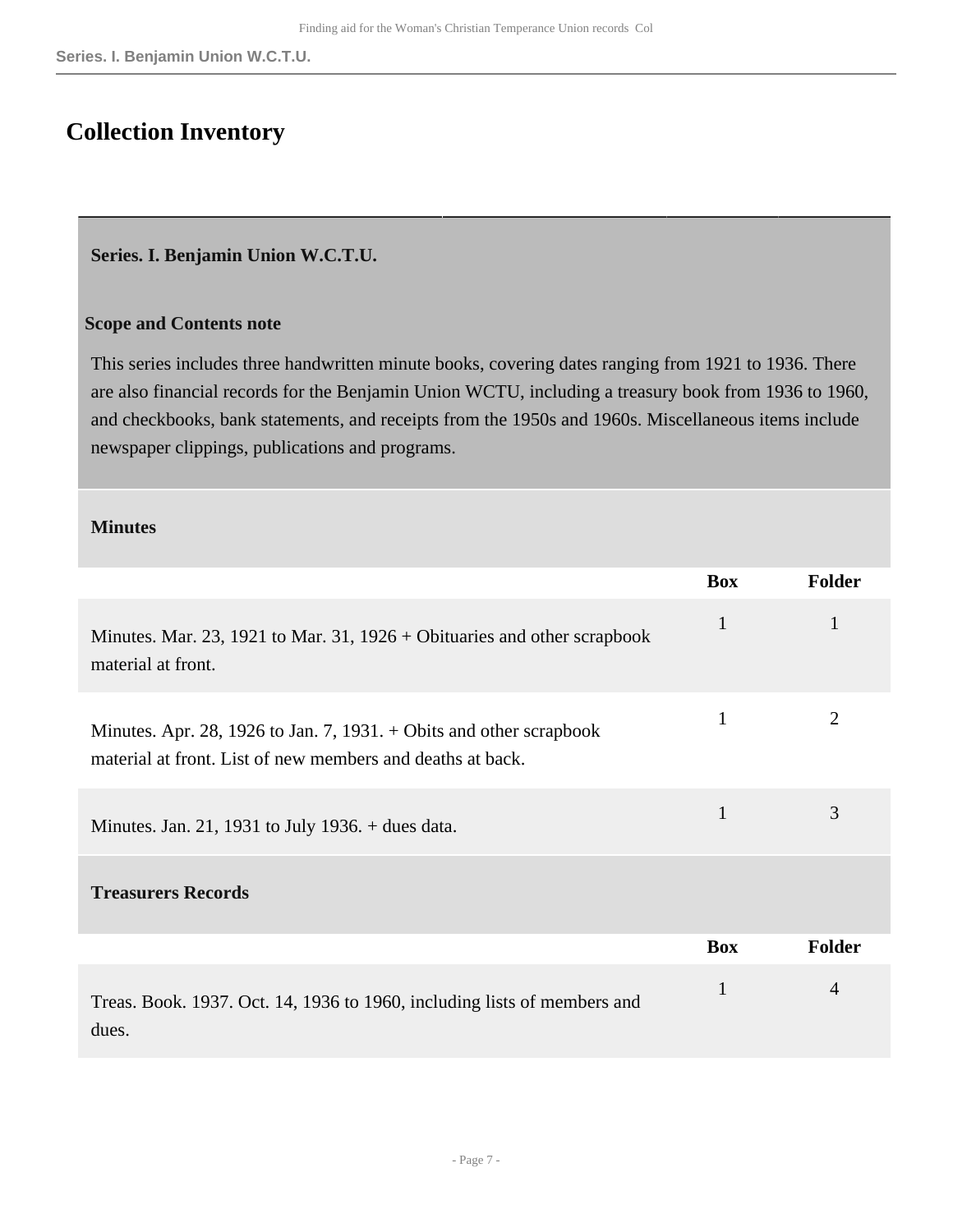| Check book. Mid-1950s                                                                                                                         |               |
|-----------------------------------------------------------------------------------------------------------------------------------------------|---------------|
| Bank Statements. Peoples National Bank of Grand Rapids. Mrs. Andrew<br>Oosta, Treas., Benjamin Union W.C.T.U., 1649 College Ave., S.E. 1950s. | $\mathfrak b$ |
| Receipts. Late 1950s, early 1960s.                                                                                                            |               |

### **Publications**

|                                                                                                                             | <b>Box</b> | Folder |
|-----------------------------------------------------------------------------------------------------------------------------|------------|--------|
| From Glory to gutter : the story of Ira Hayes. N.d., ca. 1954. Tract. From<br>National WCTU Publishing House, Evanston, Il. |            | 8      |
| The Menace of Marihuana, Tract. Evanston, Il. : Signal Press, n.d.                                                          |            |        |

#### **Correspondence**

|                                                                                                                                                                                  | <b>Box</b> | <b>Folder</b> |
|----------------------------------------------------------------------------------------------------------------------------------------------------------------------------------|------------|---------------|
| Form letter from City of G.R., July 25, 1960, in envelop addressed<br>to Willard Clinton, 2114 Frances SE., Jul 25, 1960, RE: Civic Center<br>construction  Vote "Yes" campaign. | 1          | 10            |
| <b>Clippings</b>                                                                                                                                                                 |            |               |
|                                                                                                                                                                                  | <b>Box</b> | <b>Folder</b> |
| Lenten Breakfast sponsored by GR-Kent WCTU, Apr. 5, 1960                                                                                                                         |            | 11            |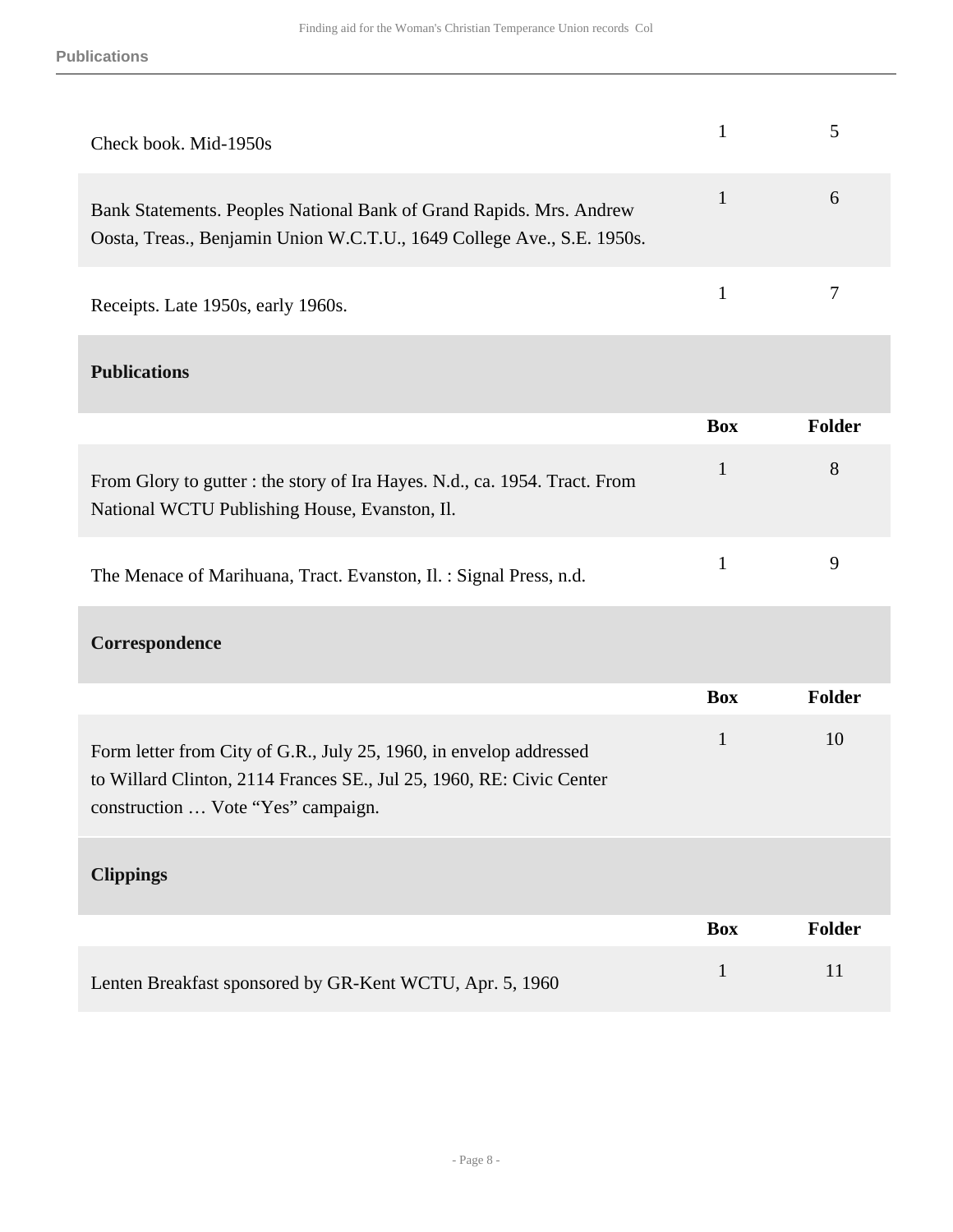| Liquor Chief is teetotaler. N.d.                                                                                                       |              | 11            |
|----------------------------------------------------------------------------------------------------------------------------------------|--------------|---------------|
| <b>Miscellaneous</b>                                                                                                                   |              |               |
|                                                                                                                                        | <b>Box</b>   | <b>Folder</b> |
| Flyers from Old Kent Bank (2). Regulations apply to Thrifti Check<br>Accounts; Expressway, traffic guide for routes 131, 196, 96, 296. | $\mathbf{1}$ | 12            |
| <b>Programs</b>                                                                                                                        |              |               |
|                                                                                                                                        | <b>Box</b>   | <b>Folder</b> |
| Annual program, 1928/1929. 00.[1186]                                                                                                   |              | 13            |

#### <span id="page-8-0"></span>**Series II. Central Women's Christian Temperance Union**

#### **Scope and Contents note**

This series is composed of four handwritten books and one typed book that have meeting minutes, secretary reports, a list of dues collected, a list of members and officers, and various letters of correspondence loose in the pages. These books cover the Central WCTU from 1914 to 1938. There are also a set of programs for each year, from 1928 to 1934, that list the members, officers, dates of meetings, and topics covered at each meeting.

#### **Minutes**

Secretaries book, minutes, 1914-20. C14:BB12.1 2

**Box**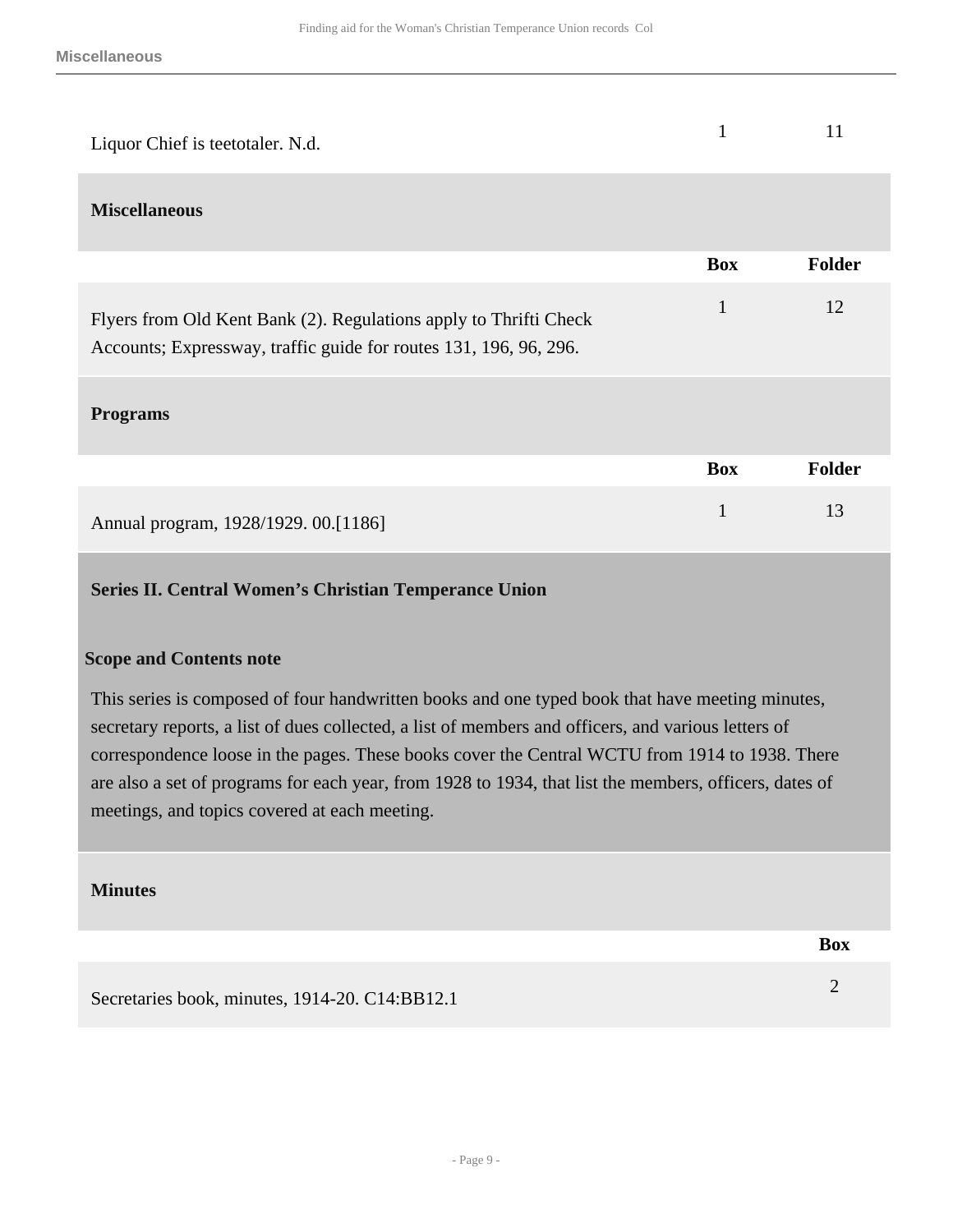| Minutes Book, 1920-1925. C14:BB12.2        |   |
|--------------------------------------------|---|
| Minutes Book, 1925-1928. C14:BB12.3        | 2 |
| Secretary's reports, 1928-1933. C14:BB12.4 |   |
| Record Book, 1933-1938. C14:BB12.5         | റ |

#### **Programs**

|                                                 | <b>Box</b> | <b>Folder</b>  |
|-------------------------------------------------|------------|----------------|
| Annual program, 1930-1931. 00.[1182]            | 3          | $\mathbf{1}$   |
| Annual program, Mar-Sept. 1931. 00.[1186]       | 3          | $\overline{2}$ |
| Annual program, Sept. 1931-Oct. 1932. 00.[1186] | 3          | $\overline{2}$ |
| Annual program, Sept. 1931-Oct. 1932. 00.[1183] | 3          | 3              |
| Annual program, Sept. 1932-Oct. 1933. 00.[1184] | 3          | $\overline{4}$ |
| Annual program, 1933-1934. 00.[1185]            | 3          | 5              |
| Mother & Daughter Banquet, 1936, 1939 00.[1186] | 3          | 6              |
| <b>Souvenir</b>                                 |            |                |
|                                                 | <b>Box</b> | Folder         |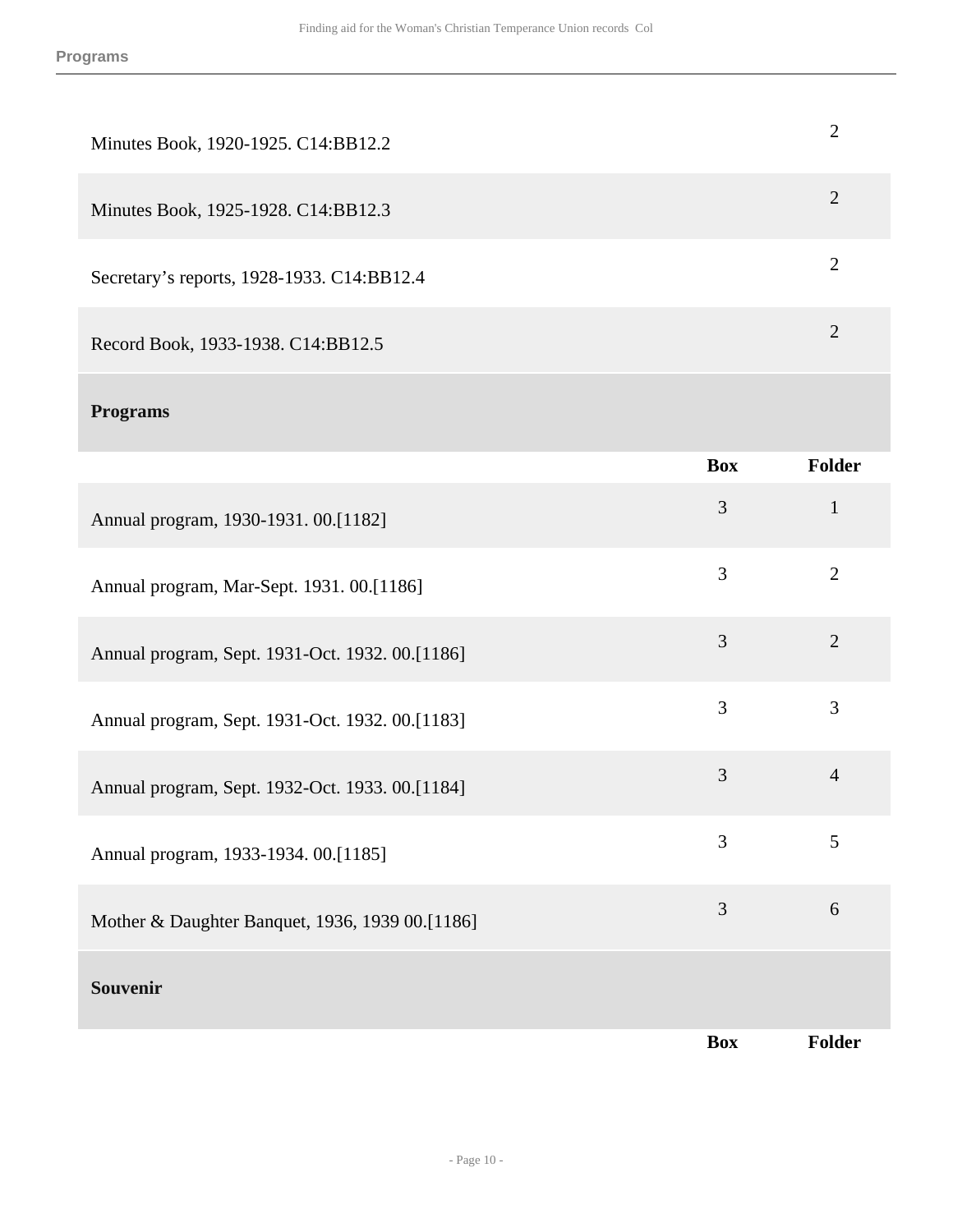#### **Series III. Federation of the Woman's Christian Temperance Union**

<span id="page-10-0"></span>

| 1897, formerly M178.M581. 00.[1106].                                                                                                                                                                                                                                                   | 3              | 7             |
|----------------------------------------------------------------------------------------------------------------------------------------------------------------------------------------------------------------------------------------------------------------------------------------|----------------|---------------|
| Series III. Federation of the Woman's Christian Temperance Union                                                                                                                                                                                                                       |                |               |
| <b>Scope and Contents note</b>                                                                                                                                                                                                                                                         |                |               |
| This series is small and does not give much information about the federation. There are two small<br>pamphlets that list officers and meeting dates in the 1930s, a 1927-1928 list of Grand Rapids chapter<br>leaders, and a tract that describes the evils of temperance and divorce. |                |               |
| Program                                                                                                                                                                                                                                                                                |                |               |
|                                                                                                                                                                                                                                                                                        | <b>Box</b>     | Folder        |
| Annual program, 1931-1932. 00.[1186]                                                                                                                                                                                                                                                   | 3              | 8             |
| Annual program, 1938-1939. 00.[1186]                                                                                                                                                                                                                                                   | 3              | 8             |
| <b>Miscellaneous</b>                                                                                                                                                                                                                                                                   |                |               |
|                                                                                                                                                                                                                                                                                        | <b>Box</b>     | <b>Folder</b> |
| 1927/1928 list of Chapter leaders. 00.[1186]                                                                                                                                                                                                                                           | $\mathfrak{Z}$ | 9             |
| <b>Tracts</b>                                                                                                                                                                                                                                                                          |                |               |
|                                                                                                                                                                                                                                                                                        | <b>Box</b>     | Folder        |
| "Two Evils : intemperance and divorce" / S. Camp, care Mrs. Mary Yerex<br>$\ldots 00.$ [1186]                                                                                                                                                                                          | $\mathfrak{Z}$ | 10            |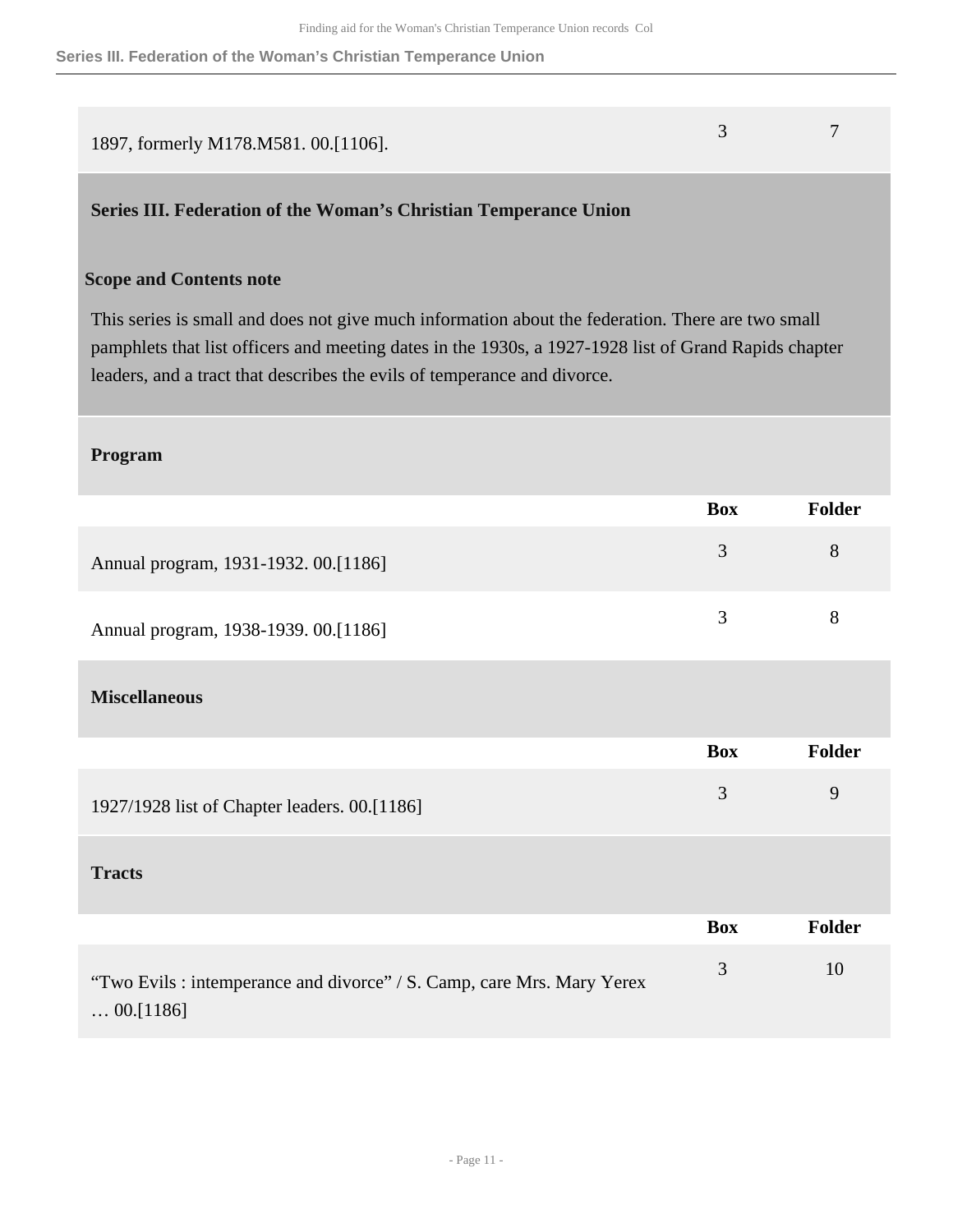#### <span id="page-11-0"></span>**Series IV. Michigan Woman's Christian Temperance Union**

#### **Scope and Contents note**

This is the largest series of the collection, spanning the dates 1874 to 1962. This collection includes the book Brief history containing important official action of Michigan's Woman's Christian Temperance Union, 1874-1912 which includes the history of accomplishments for each state president up to 1912. Most of the series is annual state convention programs, from the fifth convention in 1878 until the 88th convention in 1962. There is a convention program available for almost every year between those dates, except the years between 1894 and 1919. The series also includes a wet/dry map of Michigan, and The Union Signal 1940 report.

#### **Convention**

#### **General note**

Minutes and Annual Reports, also called Official Reports and Directory. Formerly M178.W84, 00. [1105]. Unless otherwise specified, items from 1878-1894 are a gift from the Grand Rapids Historical Society; items from 1919-1930 are edited and gifted by Miss Norma F. Mudge, St. Corresponding Secretary; items from 1931-1962 are a gift from the Central WCTU.

|                              | <b>Box</b>     | <b>Folder</b> |
|------------------------------|----------------|---------------|
| 5th, May 1878                | $\overline{4}$ |               |
| 7th, Howell, May 1880        | 4              | ↑             |
| 8th, East Saginaw, June 1881 | $\overline{4}$ | 3             |
| 9th, Kalamazoo, 1882         | 4              | 4             |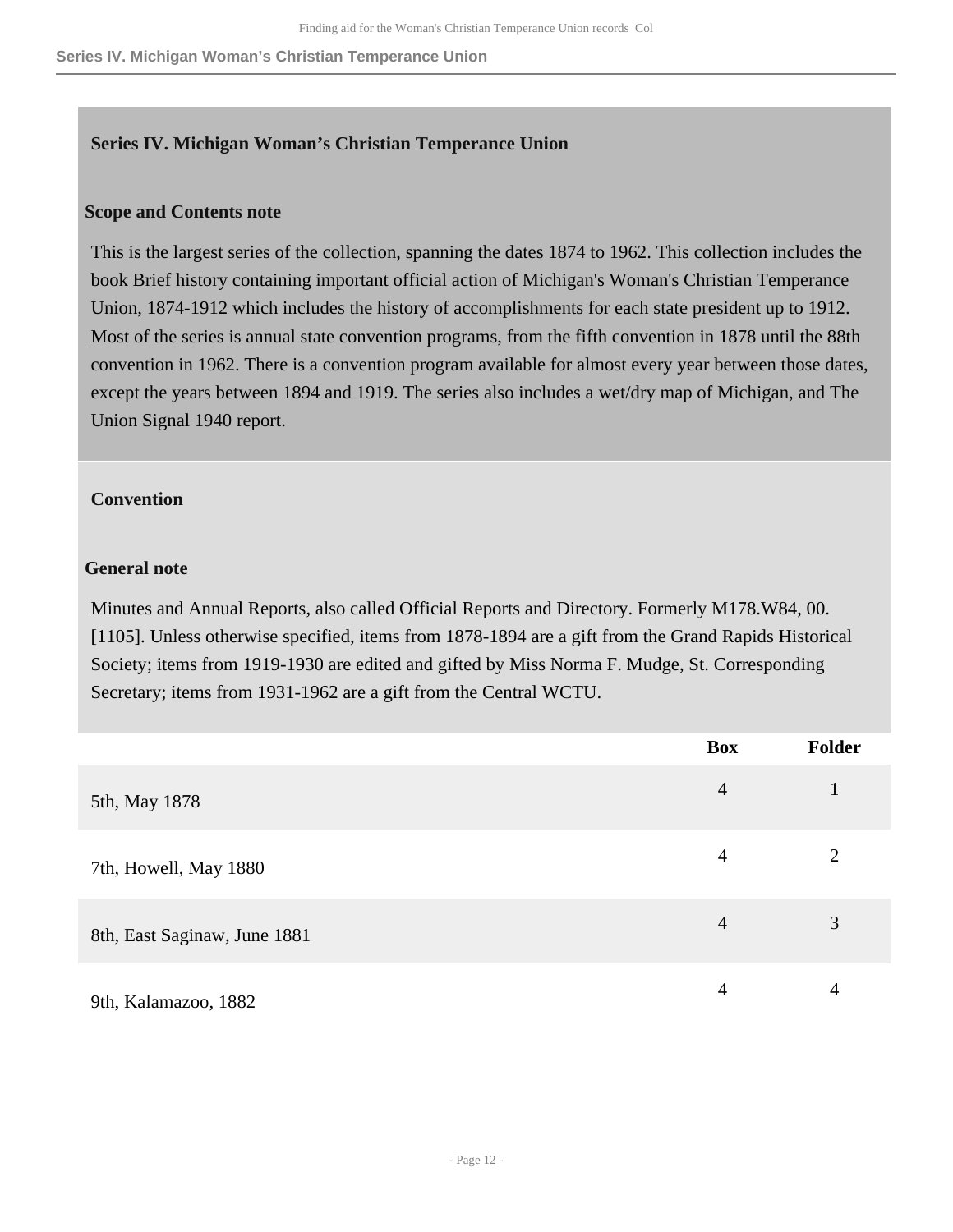| 10th, Adrian, May 1883. Gift of Miss Laura E. McKee          | $\overline{4}$ | $\sqrt{5}$       |
|--------------------------------------------------------------|----------------|------------------|
| 11th, Flint, June 1884                                       | $\overline{4}$ | 6                |
| 12th, Albion, May 1885                                       | $\overline{4}$ | $\overline{7}$   |
| 13th, Manistee, June 1886                                    | $\overline{4}$ | 8                |
| 14th, Port Huron, May/June 1887                              | $\overline{4}$ | 9                |
| 15th, Coldwater, May 1888                                    | $\overline{4}$ | 10               |
| 16th, Bay City, May 1889                                     | $\overline{4}$ | 11               |
| 17th, Jackson, May, 1890                                     | 5              | $\mathbf{1}$     |
| 19th, Detroit, May 1892.                                     | $\mathfrak{S}$ | $\overline{2}$   |
| 21st, Ann Arbor, May 1894.                                   | 5              | 3                |
| 45th, Battle Creek, June 1919                                | $\sqrt{5}$     | $\overline{4}$   |
| 48th, Muskegon, June, 1922. Gift of Mrs. Martha H. Crandell. | 5              | $\mathfrak{S}$   |
| 49th, Adrian, Oct. 1923.                                     | $\mathfrak{S}$ | $6\,$            |
| 50th, Detroit, Oct. 1924.                                    | $\mathfrak{S}$ | $\boldsymbol{7}$ |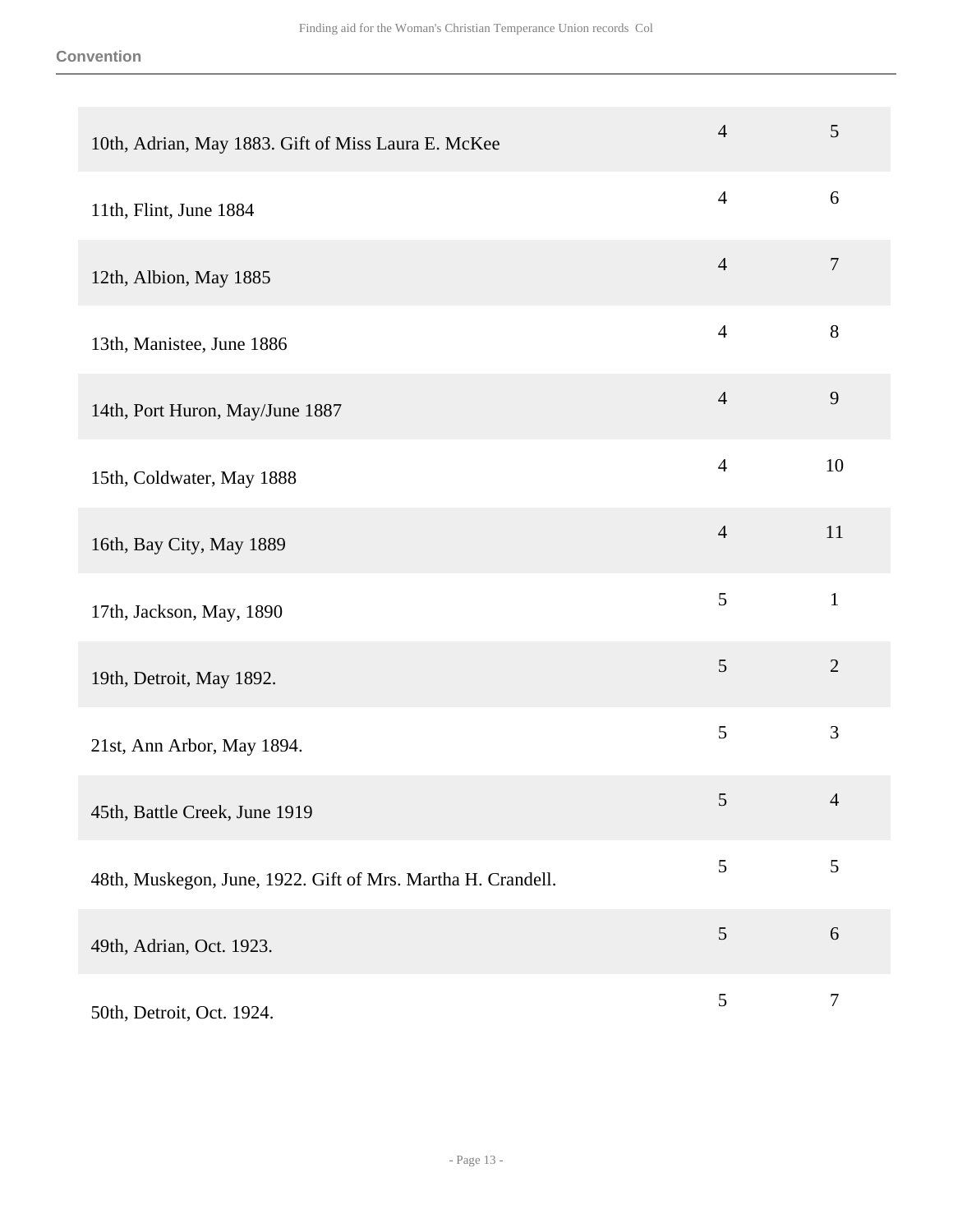| 51st, Detroit, Nov. 1925.                         | 5              | 8  |
|---------------------------------------------------|----------------|----|
| 52nd, Owosso, Nov. 1926.                          | 5              | 9  |
| 53rd, Battle Creek, Nov. 1927.                    | 5              | 10 |
| 54th, Lansing, Sept. 1928.                        | 5              | 11 |
| 55th, Holland, Oct. 1929. Gift of Mich. WCTU      | $\sqrt{5}$     | 12 |
| 56th, Grand Rapids, Oct. 1930, Gift of Mich. WCTU | 5              | 13 |
| 57th, Jackson, Nov. 1931.                         | $\mathfrak{S}$ | 14 |
| 58th, Flint, Oct. 1932                            | 5              | 15 |
| 60th, Battle Creek, Oct. 1934,                    | 5              | 16 |
| 61st, Pontiac, Oct. 1935,                         | $\mathfrak{S}$ | 17 |
| 62nd, Muskegon, Oct. 1936,                        | 5              | 18 |
| 63rd, Saginaw, Oct. 1937,                         | 5              | 19 |
| 64th, Grand Rapids, Oct. 1938                     | 5              | 20 |
| 65th, Detroit, 1939.                              | $\mathfrak{S}$ | 21 |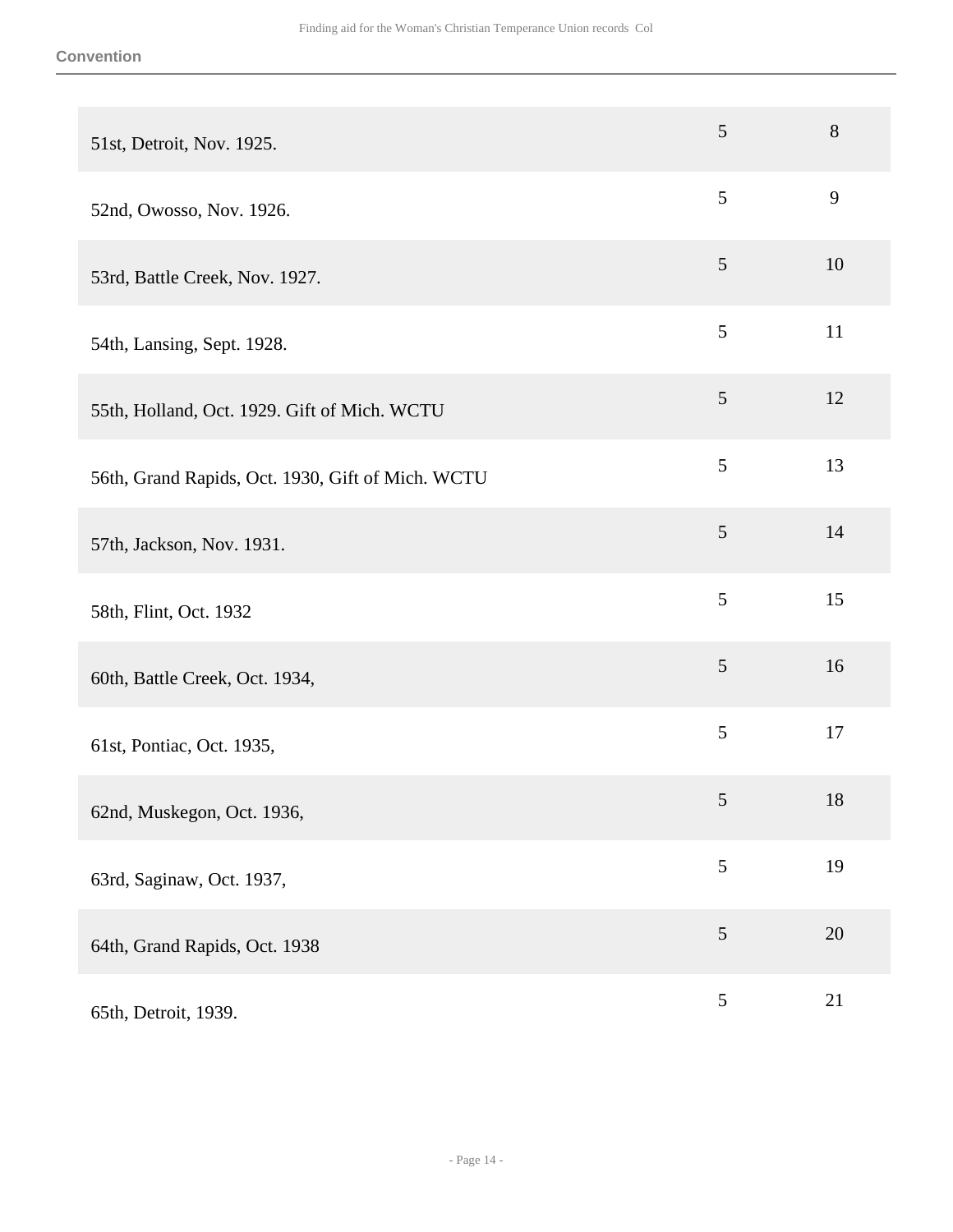| 66th, Sault Ste. Marie, Sept. 1940. Gift of Central WCTU. | 5              | 22 |
|-----------------------------------------------------------|----------------|----|
| 68th, Lansing, Oct. 1942                                  | 5              | 23 |
| 70th, Grand Rapids, Oct. 1944                             | $\mathfrak{S}$ | 24 |
| 72nd, Grand Rapids, Oct. 1946.                            | 5              | 25 |
| 73rd, Port Huron, Sept. 1947                              | 5              | 26 |
| 74th, Petoskey, Oct. 1948. Gift Of Lilian Crandell        | $\mathfrak{S}$ | 27 |
| 75th, Lansing, Oct. 1949.                                 | $\mathfrak{S}$ | 28 |
| 76th, Saginaw, Oct. 1950.                                 | 5              | 29 |
| 77th, Ann Arbor, Oct. 1951.                               | $\mathfrak{S}$ | 30 |
| 78th, Battle Creek, Oct. 1952.                            | 5              | 31 |
| 79th, Alpena, Oct. 1953.                                  | 5              | 32 |
| 80th, Holland, Oct. 1954.                                 | 5              | 33 |
| 82nd, Muskegon, Oct. 1956.                                | $\overline{5}$ | 34 |
| 84th, Boyne City, Oct. 1958.                              | $\mathfrak{S}$ | 35 |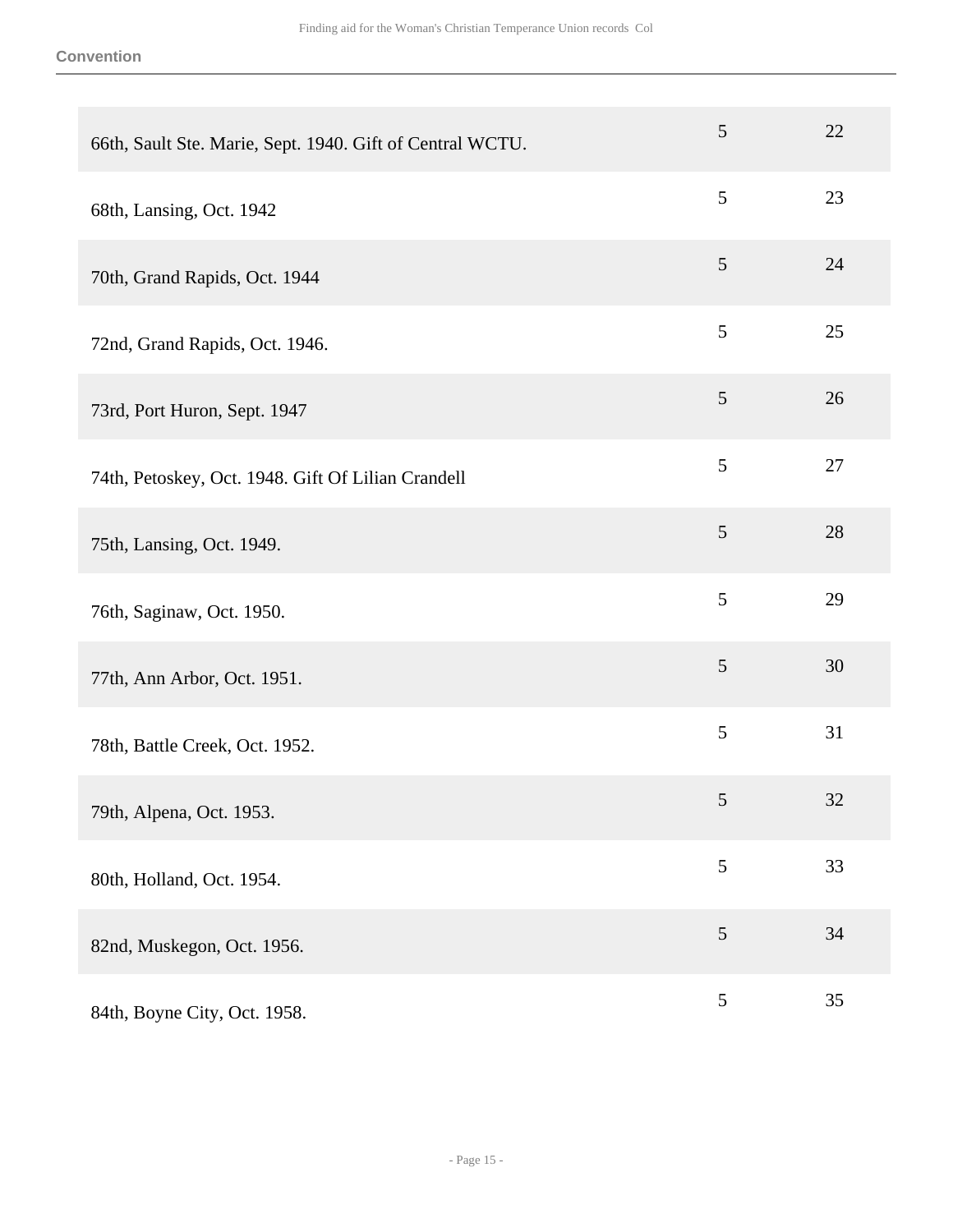| 86th, Owosso, Oct. 1960.                                                                                                                            | 5              | 36            |
|-----------------------------------------------------------------------------------------------------------------------------------------------------|----------------|---------------|
| 87th, Ludington, Oct. 1961.                                                                                                                         | 5              | 37            |
| 88th, Ypsilanti, Oct. 1962                                                                                                                          | $\overline{5}$ | 38            |
| Program                                                                                                                                             |                |               |
|                                                                                                                                                     | <b>Box</b>     | Folder        |
| 60th, 1934. 00.[1186]                                                                                                                               | 3              | 11            |
| <b>Publications</b>                                                                                                                                 |                |               |
|                                                                                                                                                     | <b>Box</b>     | Folder        |
| Brief History of Michigan's Woman's Christian Temperance Union,<br>1874-1912 / compiled by Mrs. J.P. Howard and Mrs. Julia R. Parish. 00.<br>[1107] | 3              | 12            |
| <b>Report</b>                                                                                                                                       |                |               |
|                                                                                                                                                     | <b>Box</b>     | <b>Folder</b> |
| "Michigan's 65th Annual Convention" / by O.K. Marshall. In the Union<br>Signal, Feb. 17, 1940, p. 102. 00.[1241].1                                  | $\mathfrak{Z}$ | 13            |
| Map/Schedule                                                                                                                                        |                |               |
|                                                                                                                                                     | <b>Box</b>     | Folder        |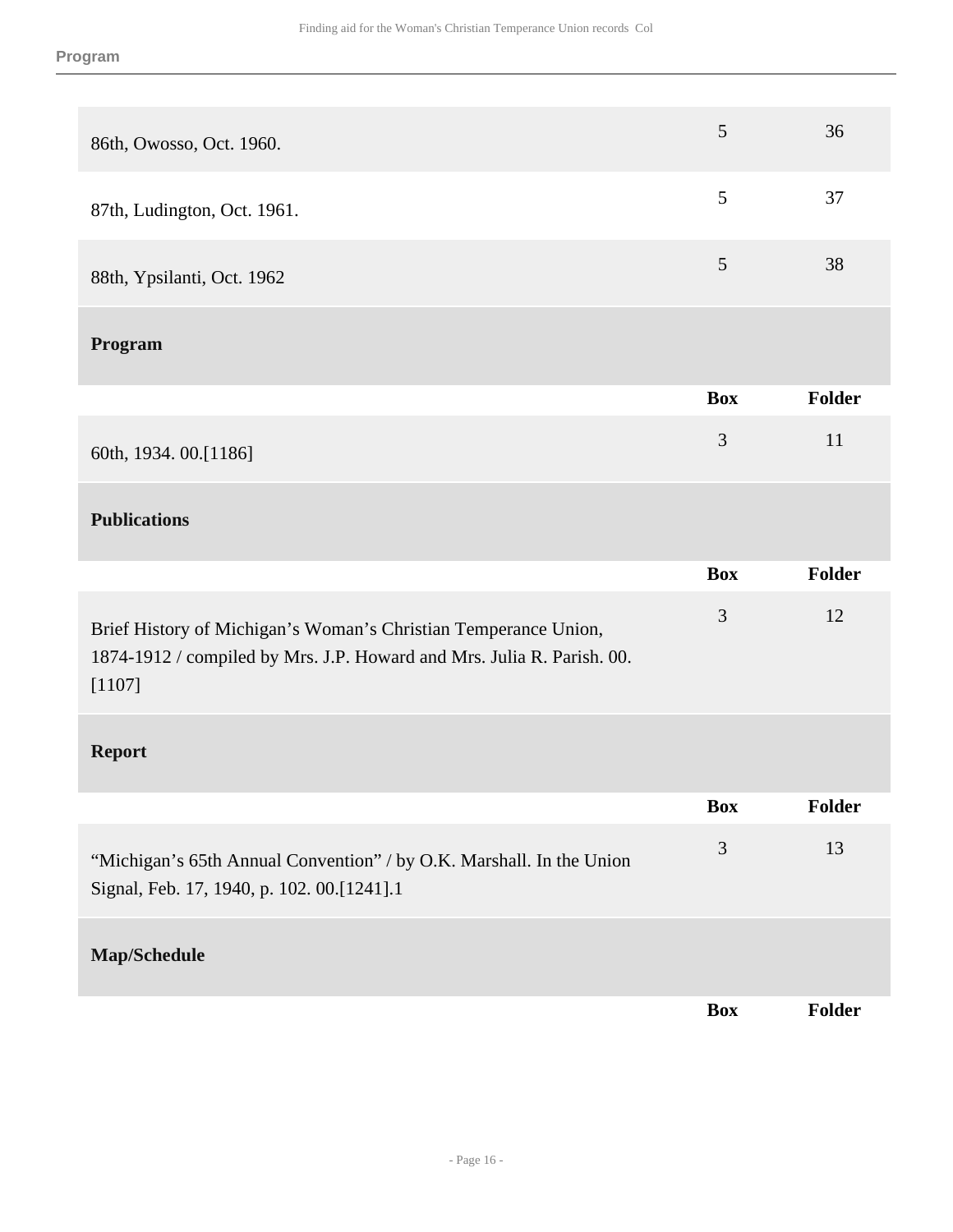#### **Series V. Woman's Christian Temperance Union. 5th Congressional District [...**

| Wet and Dry Map of Michigan, May 1, 1916, with 1907 cameo. 00.[1186] |               | 14 |
|----------------------------------------------------------------------|---------------|----|
| "Make it State-Wide in 1916!" [Flyer]. 00.[1186]                     | $\mathcal{L}$ | 14 |

#### <span id="page-16-0"></span>**Series V. Woman's Christian Temperance Union. 5th Congressional District [5th District]**

#### **Scope and Contents note**

The series includes convention reports which has detailed minutes, addresses given by various members, the constitution, by-laws, financial reports, and reports on the activities of the various counties. The reports are from 1883, 1886 to 1894, 1904, and 1934.

#### **Convention Programs**

| <b>Box</b>                           | <b>Folder</b> |
|--------------------------------------|---------------|
| $\sigma$<br>61st, May 1934 00.[1186] |               |

#### **Convention Reports**

#### **General note**

[Formerly M178W84f]. 1883 pam bound report was a gift from Miss Laura E. McKee, 00.[1186]; reports from 1886-1894 were a gift from the Grand Rapids Historical Society; 1904 report is a gift of Mrs. Martha Crandall (formerly M178.W84fv29, 00.[1105])

|                              | <b>Box</b> | <b>Folder</b> |
|------------------------------|------------|---------------|
| 8th, Muskegon, Apr. 1883 (3) |            |               |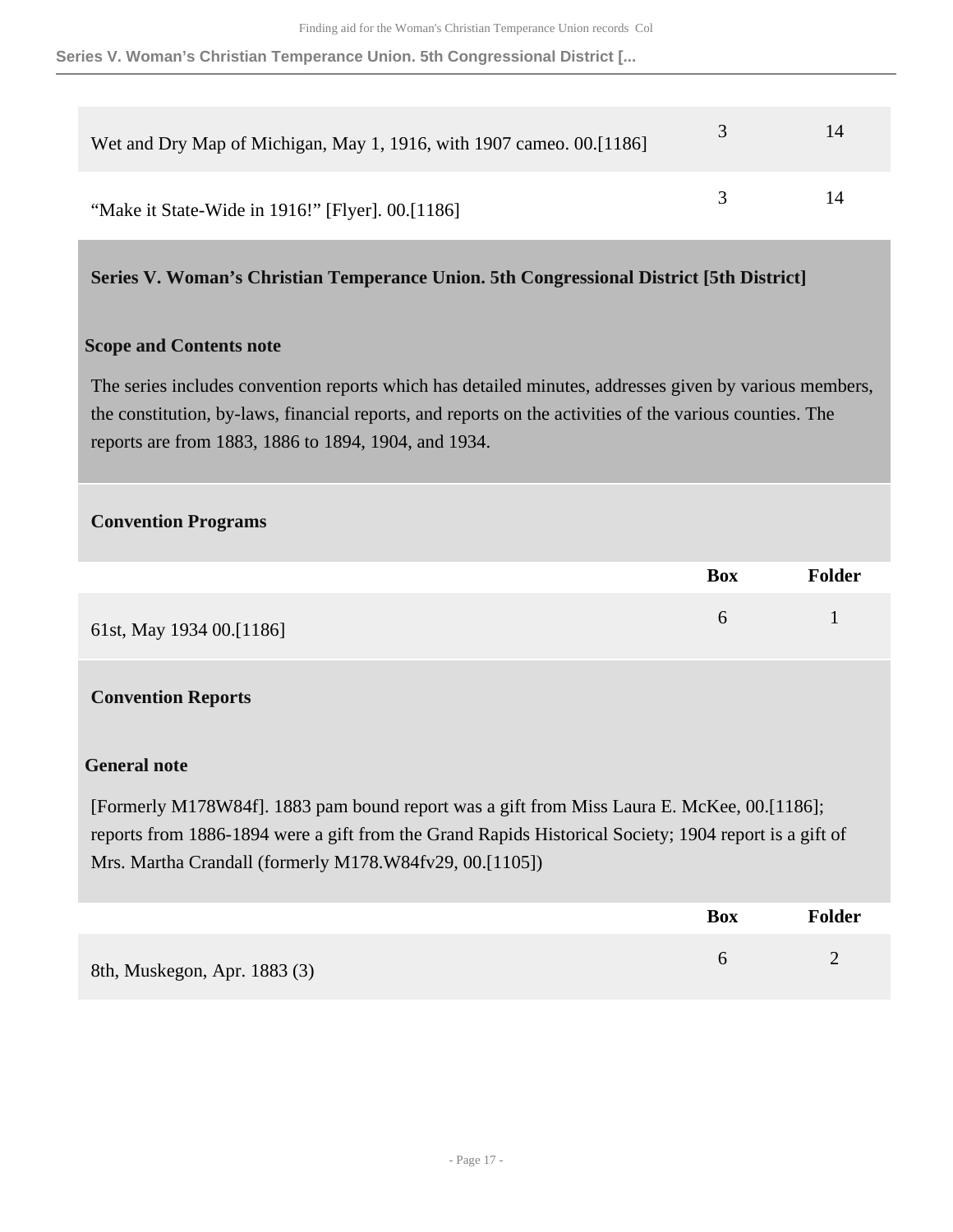#### **Series VI. Woman's Christian Temperance Union of Kent County**

<span id="page-17-0"></span>

|                                                                                                                                                                 | <b>Box</b> | Folder         |
|-----------------------------------------------------------------------------------------------------------------------------------------------------------------|------------|----------------|
| <b>Scope and Contents note</b><br>The amount of information in this series is limited to two convention programs, one in 1934 and the<br>other year is unknown. |            |                |
| Series VI. Woman's Christian Temperance Union of Kent County                                                                                                    |            |                |
| 29th Annual, Holland, Apr. 1904                                                                                                                                 | 6          | 12             |
| 19th, Grand Rapids, 1894                                                                                                                                        | $\sqrt{6}$ | 11             |
| 18th, Grand Haven, 1893                                                                                                                                         | $6\,$      | 10             |
| 17th, Sparta, 1892                                                                                                                                              | 6          | 9              |
| 16th, Lowell, 1891                                                                                                                                              | $6\,$      | 8              |
| 15th, Holland, Apr. 1890                                                                                                                                        | 6          | $\tau$         |
| 14th, Plainwell, Apr. 1889                                                                                                                                      | $6\,$      | 6              |
| 13th, Grand Rapids, Apr. 1888                                                                                                                                   | 6          | 5              |
| 12th, Ionia, Apr. 1887                                                                                                                                          | $6\,$      | $\overline{4}$ |
| 11th, Lowell, Apr. 1886                                                                                                                                         | 6          | 3              |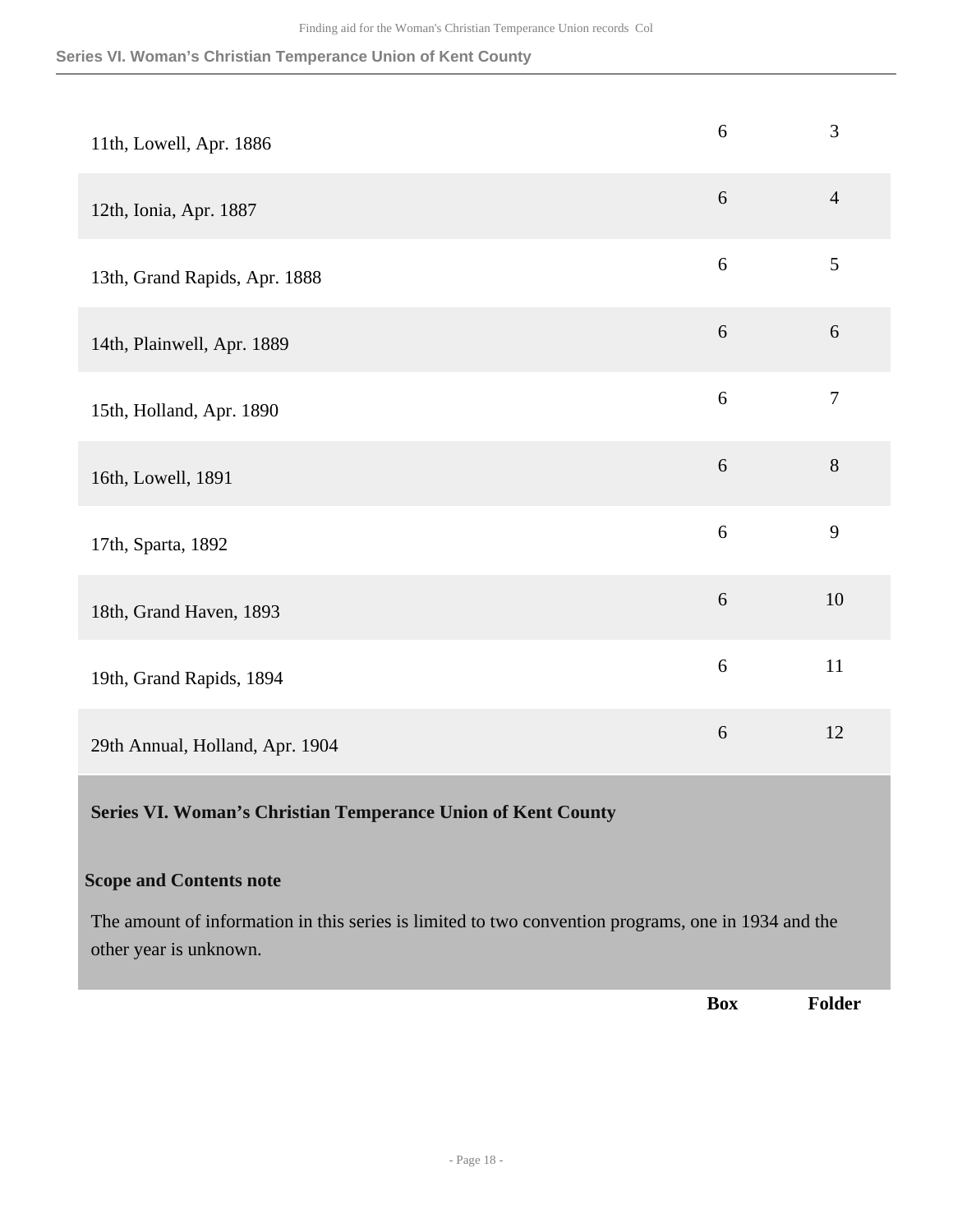| Convention Flyer, Fri./Sat., Dec. 6 & 7, [?]. 00.[1186] | 3   | 15 |
|---------------------------------------------------------|-----|----|
| Convention program, 57th, Oct. 1934. 00.[1186]          | -3. | 16 |

<span id="page-18-0"></span>**Series VII. Woman's National Christian Temperance Union** 

#### **Scope and Contents note**

This series is just one folder that has a guide for the Department for the Introduction of Scientific Temperance Instruction in Schools and Colleges.

#### **Publications**

|                                                                           | <b>Box</b>    | Folder |
|---------------------------------------------------------------------------|---------------|--------|
| Dept. for the Intro. Of Scientific Temperance Instruction in Schools $\&$ | $\mathcal{R}$ | 17     |
| Colleges [ca.1881]. 00.1186                                               |               |        |

#### <span id="page-18-1"></span>**Series VIII. Related Organizations**

#### **Scope and Contents note**

This series is publications from the Anti-Saloon League of America, Michigan Anti-Saloon League, Local Option (which allowed individual counties to vote themselves dry), Michigan Dry Campaign Committee, National Model License League, and Manufacturers and Merchants Association. These publications are from the early 1900s.

#### **Anti-Saloon League of America & Michigan Anti-Saloon League**

**Box Folder**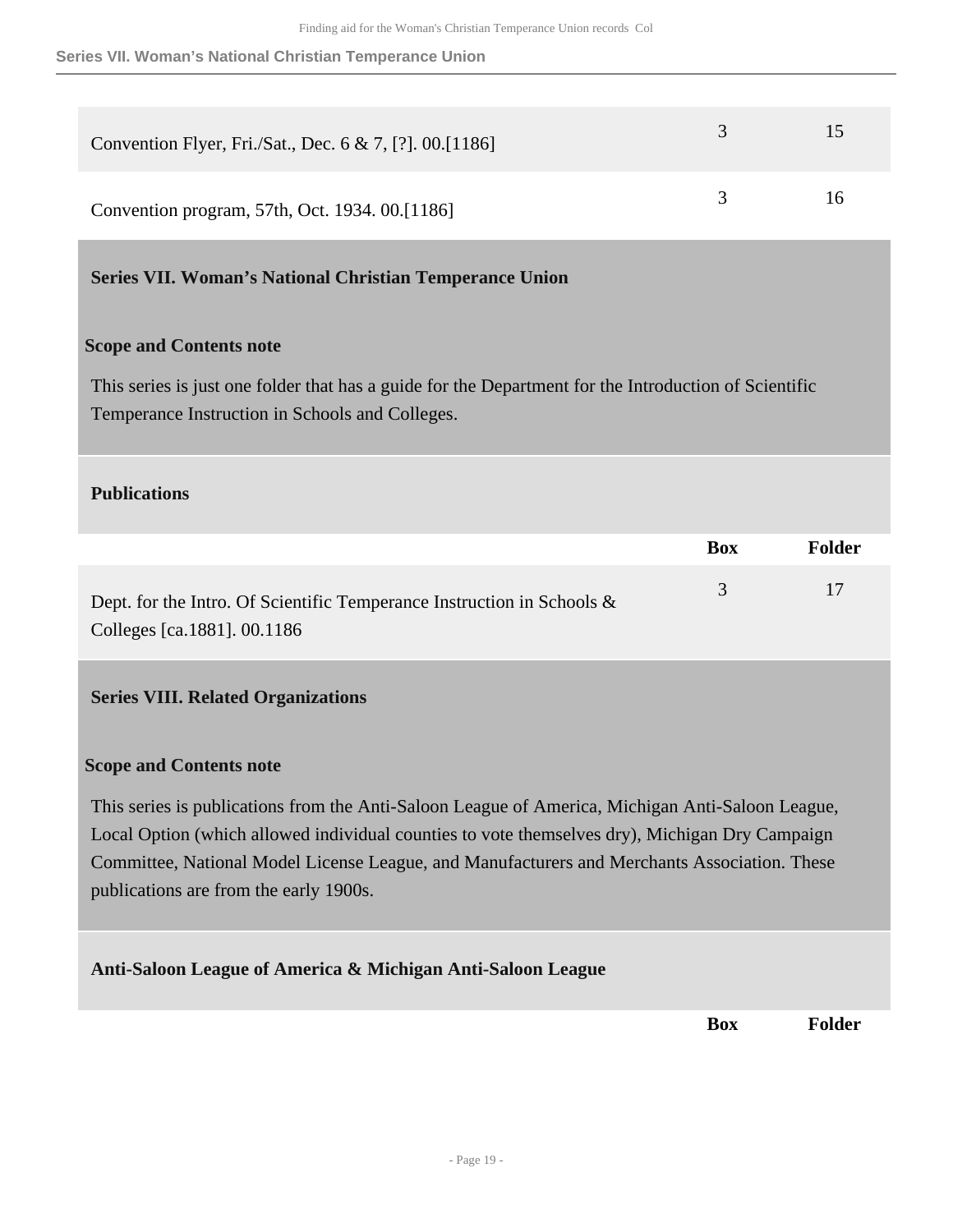**Michigan Dry Campaign Committee (Lansing, Mi.)**

| The American Issue: three message to ministers and one to sincere<br>Christians of Michigan. Detroit: Michigan Publicity Bureau, [1909?]                                  | 6          | 13     |
|---------------------------------------------------------------------------------------------------------------------------------------------------------------------------|------------|--------|
| Col. Dan Morgan Smith "The Battalion of Death" WWI, Presented by No<br>Return of the Saloon" Powers Opera House, Apr. 6, [1918 or later]                                  | 6          | 13     |
| Results : if the so-called Beer and Wine Amendment is adopted, Apr. 7,<br>1919  [flyer]                                                                                   | 6          | 13     |
| Correspondence. Generic. From Dan Morgan Smith? Speaking on "The<br>World's War and the Fields of France" for the National Anti-Saloon<br>League.                         | 6          | 13     |
| Correspondence. Michigan Anti-Saloon League, Grand Rapids, Mich.<br>Letterhead. Feb. 12, 1910. To Samuel H. Ranck. From R.M. Holsaple,<br>Campaign Manager. Mimeographed. | 6          | 13     |
| Michigan Dry Campaign Committee (Lansing, Mi.)                                                                                                                            |            |        |
|                                                                                                                                                                           | <b>Box</b> | Folder |
| What Bonfort's Wine and Spirit Circular (Official Liquor Organ) Sept. 10,<br>1909, says about the saloons. [flyer]                                                        | 6          | 15     |
| The Devil Twins. Beer & Old Rye. [postcard]                                                                                                                               | 6          | 15     |
| Vote Yes for Statewide Prohibition, n.d. [Shows 2 guys sitting on a fence]<br>[Postcard]                                                                                  | 6          | 15     |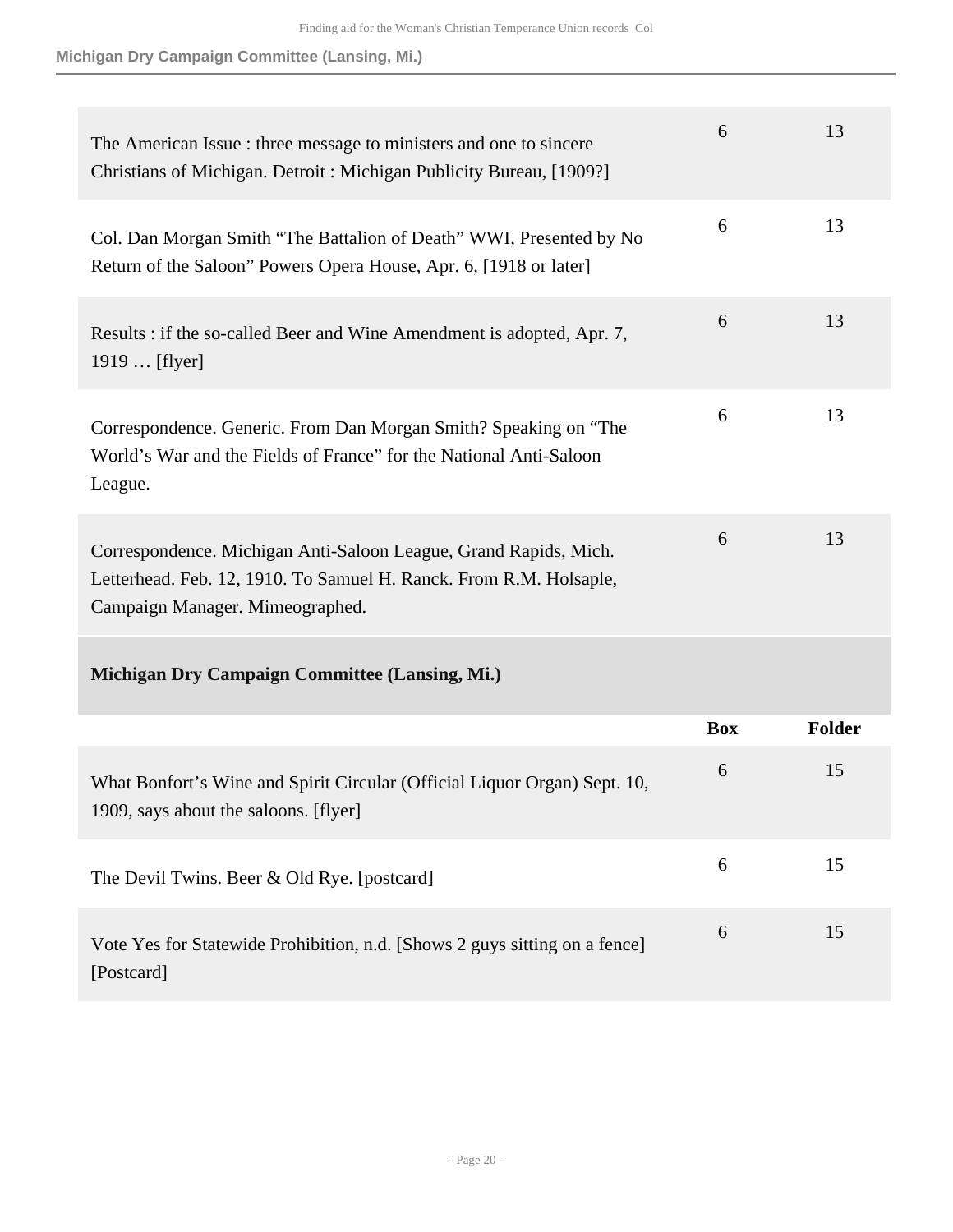| <b>Local Option</b>                                                                                                             |              |               |
|---------------------------------------------------------------------------------------------------------------------------------|--------------|---------------|
|                                                                                                                                 | <b>Box</b>   | Folder        |
| Nuts to Crack, ca. 1910 [flyer]                                                                                                 | 6            | 14            |
| Prohibition and Divorce, ca. 1910. [postcard]                                                                                   | 6            | 14            |
| <b>National Model License League</b>                                                                                            |              |               |
|                                                                                                                                 | <b>Box</b>   | Folder        |
| Solution of the Liquor Problem. [ca. 1909]                                                                                      | 6            | 16            |
| Correspondence. Generic. Jan. 9, 1909. To Samuel Ranck. Signed T.M.<br>Gilmore, President. Carboned?                            | 6            | 16            |
| <b>Manufacturers and Merchants Assoc., Grand Rapids.</b>                                                                        |              |               |
|                                                                                                                                 | <b>Box</b>   | <b>Folder</b> |
| [flyer] Declaration of Principles of the  Association, n.d. Includes a list<br>of committee members.                            | $\mathbf{1}$ | 14            |
| <b>British Temperance Advocate.</b>                                                                                             |              |               |
|                                                                                                                                 | <b>Box</b>   | <b>Folder</b> |
| Postcard. Shaw publishing Co., Grand Rapids. "The Old Old Story" poem,<br>with barroom sketch by SSR. P2001.121. Added 3/5/2007 | 6            | 17            |